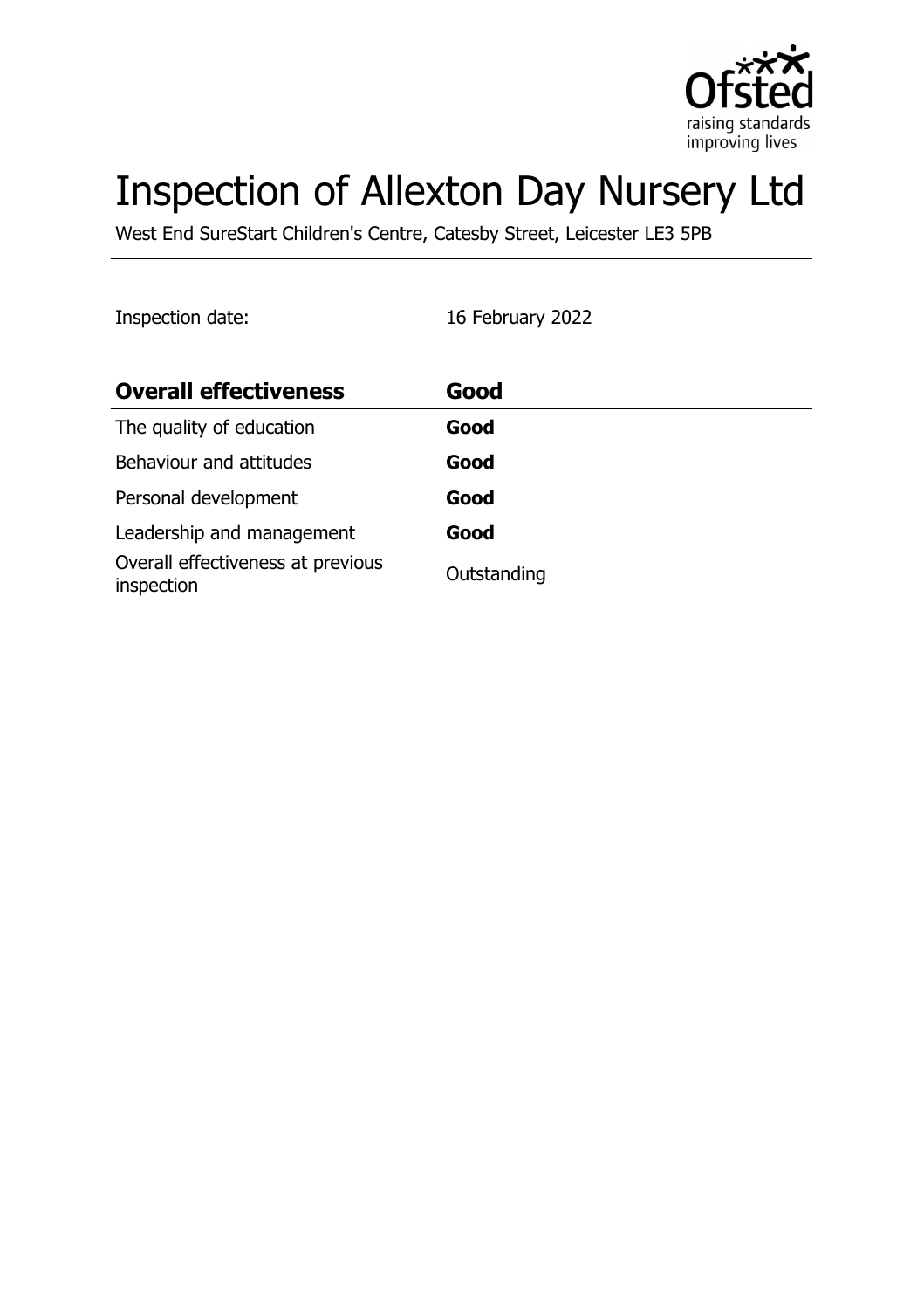

# **What is it like to attend this early years setting?**

#### **The provision is good**

Children are eager to start their learning as soon as they arrive at the nursery. They rush in excitedly to see what new objects of interest have been left in the reception area. Children are curious to explore the old typewriter that staff have added to promote discussion. Children are happy and engage confidently with staff, who know them well. They have formed strong attachments with their key person. This helps them to feel safe and secure. Children show kindness towards each other and they behave well. All children receive good levels of support and reassurance from the staff. This has a positive effect on children's confidence, behaviour and emotional well-being.

Children take part in a wide range of activities to encourage their physical development and strengthen their muscles, such as play dough disco, squeezing oranges to make juice and using pipettes to transfer liquid. Staff are highly skilled in planning a challenging curriculum for each child to support their individual needs. Babies love listening to stories. They show excitement when their favourite part is read, and they cover their eyes in anticipation, ready for peekaboo. They laugh and giggle and repeat the action again and again, asking for 'more' at the end. Pre-school children use books as a reference. They search for their favourite dinosaurs and use vocabulary such as 'mammoth', 'herbivore' and 'carnivore'.

#### **What does the early years setting do well and what does it need to do better?**

- $\blacksquare$  Staff work in partnerships with parents and a wide range of other professionals to promote children's learning and development. Parents take part in weekly 'cook and eat' sessions with their children where they learn about nutrition and portion size. They comment that this has improved their child's eating habits and helps the children to understand how to develop healthy lifestyles.
- During the initial COVID-19 pandemic lockdown, staff remained in contact with parents through daily calls to offer support and advice. They provided activity ideas and food parcels. This helped to support children's learning and well-being. When the nursery reopened, staff noted some delay in children's development. Staff have focused on helping children to catch up in their communication, selfcare and social skills to reduce the risk of any long-term developmental delay. Children make good progress in readiness for their next stage in learning. They become confident and eager to learn.
- $\blacksquare$  Leaders have high expectations for the children. The curriculum they provide helps children to develop the skills they need for starting school. Staff help to broaden children's knowledge of the world around them and provide active experiences, such as taking the children into the local community. Additional funding is used for various trips, such as to the zoo, farm and seaside, to offer some children experiences they would not usually be able to access.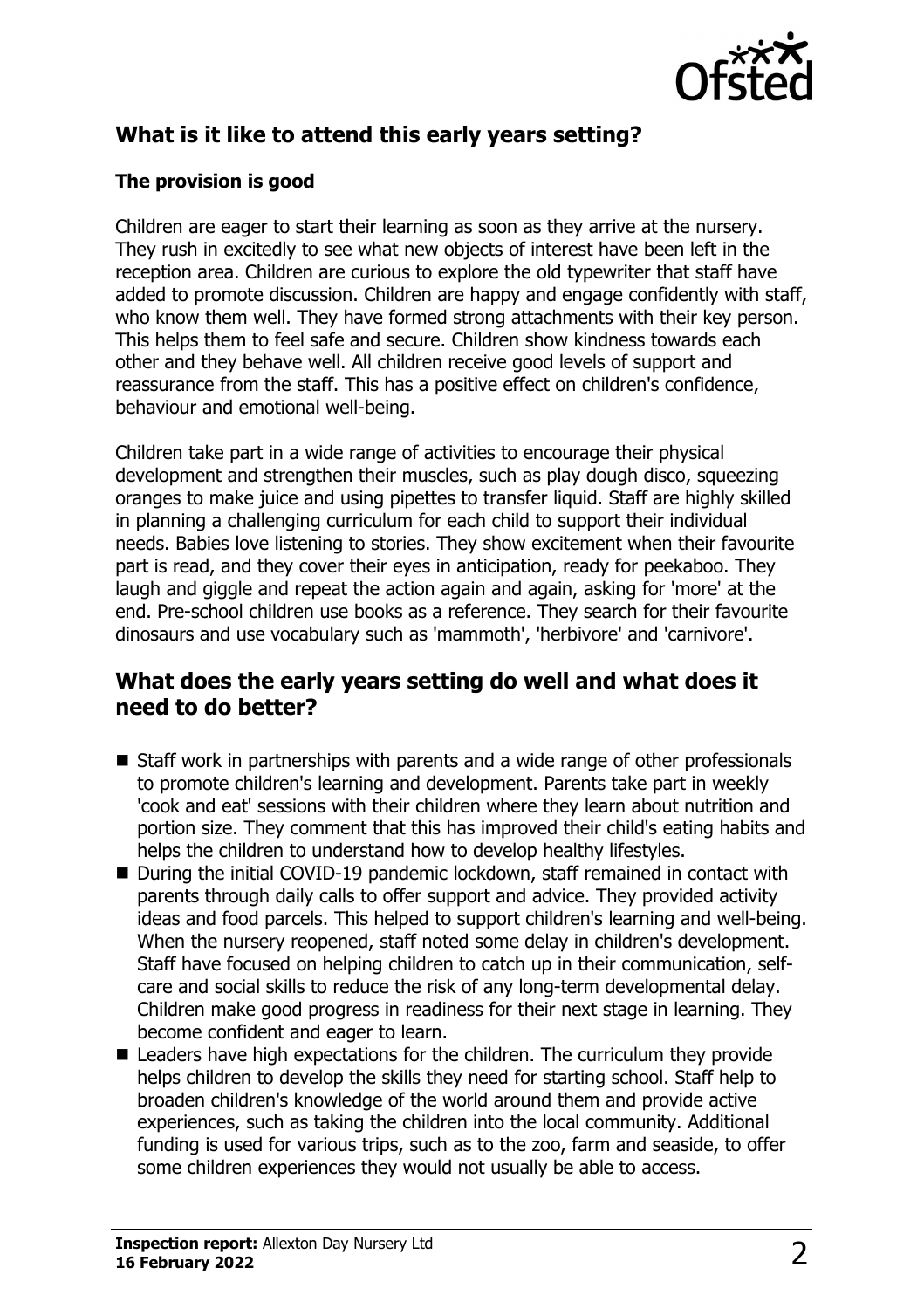

- $\blacksquare$  Children with special educational needs and/or disabilities and those who may need extra help in their learning and development are exceptionally well supported. There is strong support for children who speak English as an additional language. Staff use facial expressions, signs and symbols and key words in the child's home language to enhance their communication.
- $\blacksquare$  Staff provide a welcoming environment with a wide range of experiences for children. During activities, staff engage with the children and help them to learn new skills, such as cutting with scissors. However, occasionally, staff do not make the best use of spontaneous opportunities to extend children's learning. For example, when cutting flower stems and picking petals with tweezers, staff do not provide children with information to further enhance their knowledge about flowers.
- $\blacksquare$  Staff report high levels of well-being and feel very well supported. They are encouraged to share their views and ideas of the provision offered. Staff receive regular training and attend meetings to further develop their knowledge and skills. As a result, the provision is continually improving to ensure the very best outcomes for children.
- Staff support children's independence skills well. They provide plenty of opportunities for children to develop the skills they need to move on to their next stage of learning. For example, children put on their coats and shoes for outdoor play. Staff show children how to zip up their coats and praise them for having a go themselves.

## **Safeguarding**

The arrangements for safeguarding are effective.

Staff have a secure understanding of the signs and symptoms of possible abuse and what to do should they have concerns regarding a child's welfare. They understand what to do if they have concerns about the practice of their colleagues. There are clear procedures to report child protection concerns, which are in line with the local authority procedures. All staff have completed safeguarding training, which ensures that children's safety and protection are a priority. Staff with first-aid qualifications are deployed effectively to meet the needs of children and ensure their safety.

#### **What does the setting need to do to improve?**

#### **To further improve the quality of the early years provision, the provider should:**

 $\blacksquare$  support staff to make the most of spontaneous opportunities to further challenge the children's thinking skills.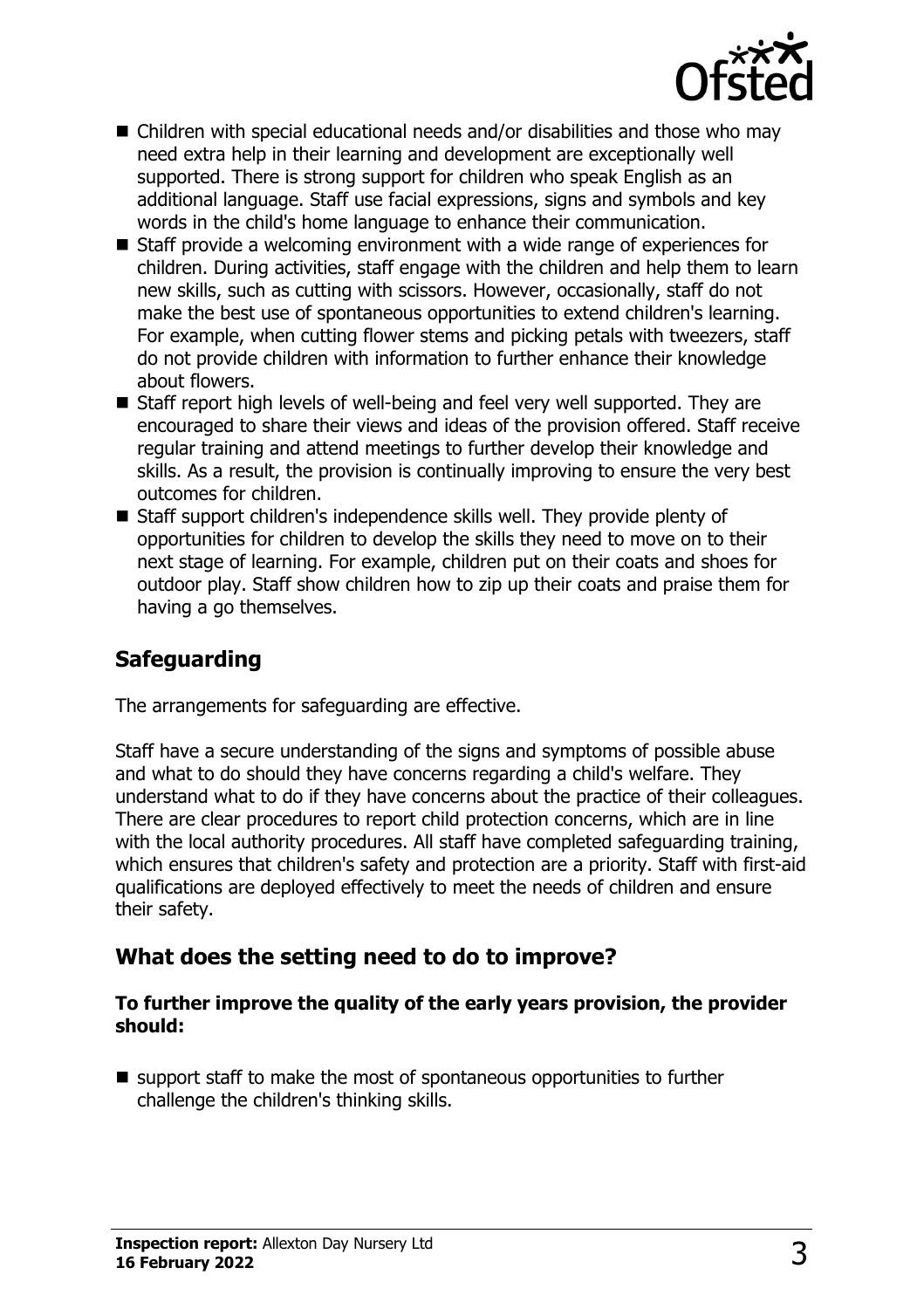

| <b>Setting details</b>                         |                                                                                      |
|------------------------------------------------|--------------------------------------------------------------------------------------|
| Unique reference number                        | EY347961                                                                             |
| <b>Local authority</b>                         | Leicester                                                                            |
| <b>Inspection number</b>                       | 10138418                                                                             |
| <b>Type of provision</b>                       | Childcare on non-domestic premises                                                   |
| <b>Registers</b>                               | Early Years Register, Compulsory Childcare<br>Register, Voluntary Childcare Register |
| Day care type                                  | Full day care                                                                        |
| Age range of children at time of<br>inspection | $0$ to $10$                                                                          |
| <b>Total number of places</b>                  | 86                                                                                   |
| Number of children on roll                     | 147                                                                                  |
| Name of registered person                      | Allexton Day Nursery Ltd                                                             |
| Registered person unique<br>reference number   | RP526792                                                                             |
| <b>Telephone number</b>                        | 0116 2252230                                                                         |
| Date of previous inspection                    | 15 January 2015                                                                      |

#### **Information about this early years setting**

Allexton Day Nursery Ltd registered in 2007 and is situated in Leicester. The nursery employs 25 members of childcare staff. Of these, all hold appropriate early years qualifications at level 3 or above, including two with early years degrees. The nursery opens from Monday to Friday all year round. Sessions are from 8am to 6pm. The nursery provides funded early education for two-, three- and four-yearold children. It supports a number of children who speak English as an additional language and children with special educational needs and/or disabilities.

## **Information about this inspection**

**Inspector** Tracy Hopkins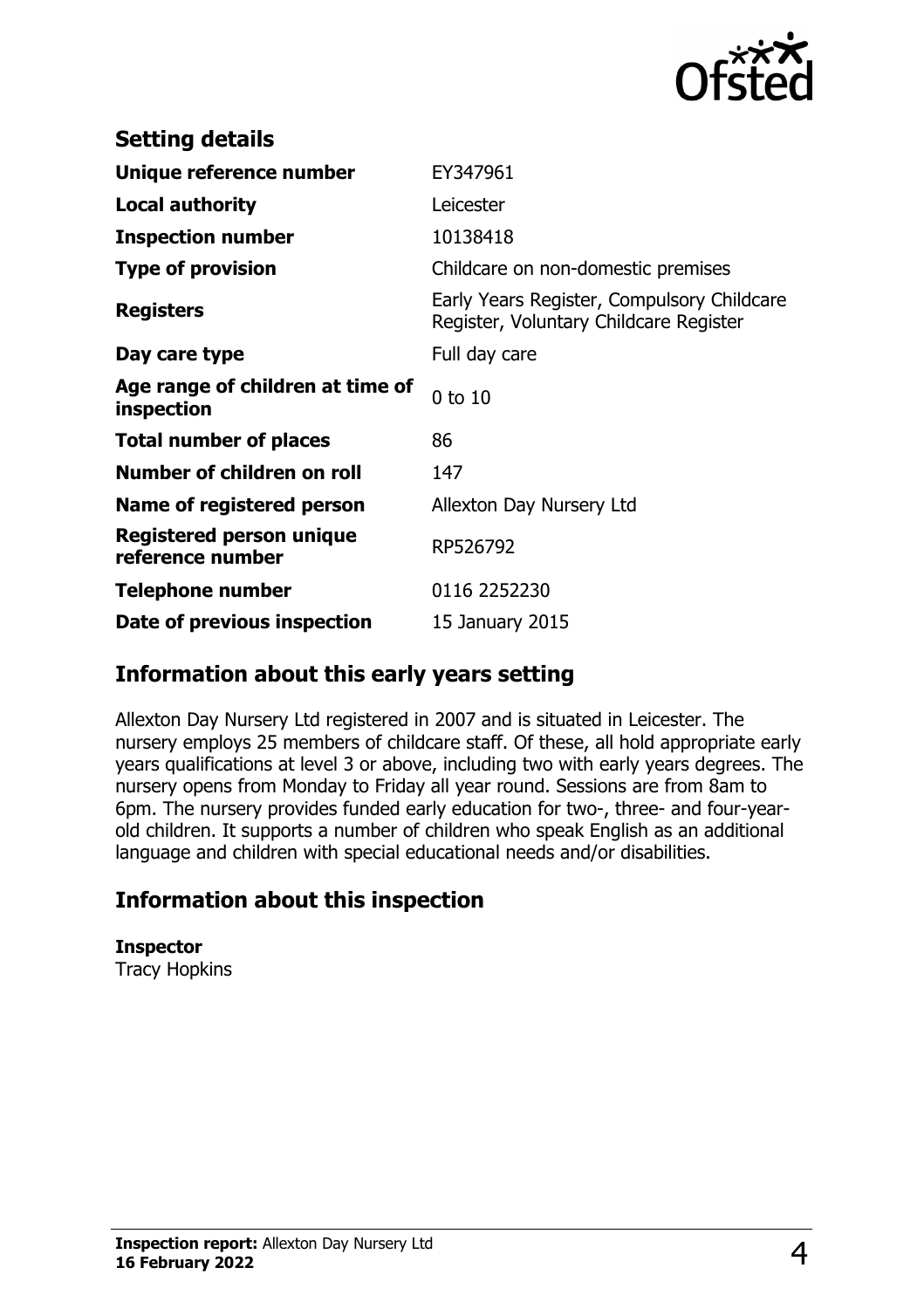

#### **Inspection activities**

- $\blacksquare$  This was the first routine inspection the nursery received since the COVID-19 pandemic began. The inspector discussed the impact of the pandemic with the leadership team and has taken that into account in their evaluation of the nursery.
- $\blacksquare$  The inspector spoke with staff and children at appropriate times throughout the inspection.
- $\blacksquare$  Joint observations were carried out by the manager and the inspector.
- $\blacksquare$  The inspector held a meeting with the leadership team. She reviewed a variety of documents, including first-aid certificates and policies.
- $\blacksquare$  The inspector observed interactions between staff and children during activities and assessed the impact of teaching on children's learning.
- $\blacksquare$  The inspector spoke to parents and took account of their views.

We carried out this inspection under sections 49 and 50 of the Childcare Act 2006 on the quality and standards of provision that is registered on the Early Years Register. The registered person must ensure that this provision complies with the statutory framework for children's learning, development and care, known as the early years foundation stage.

If you are not happy with the inspection or the report, you can [complain to Ofsted](http://www.gov.uk/complain-ofsted-report).